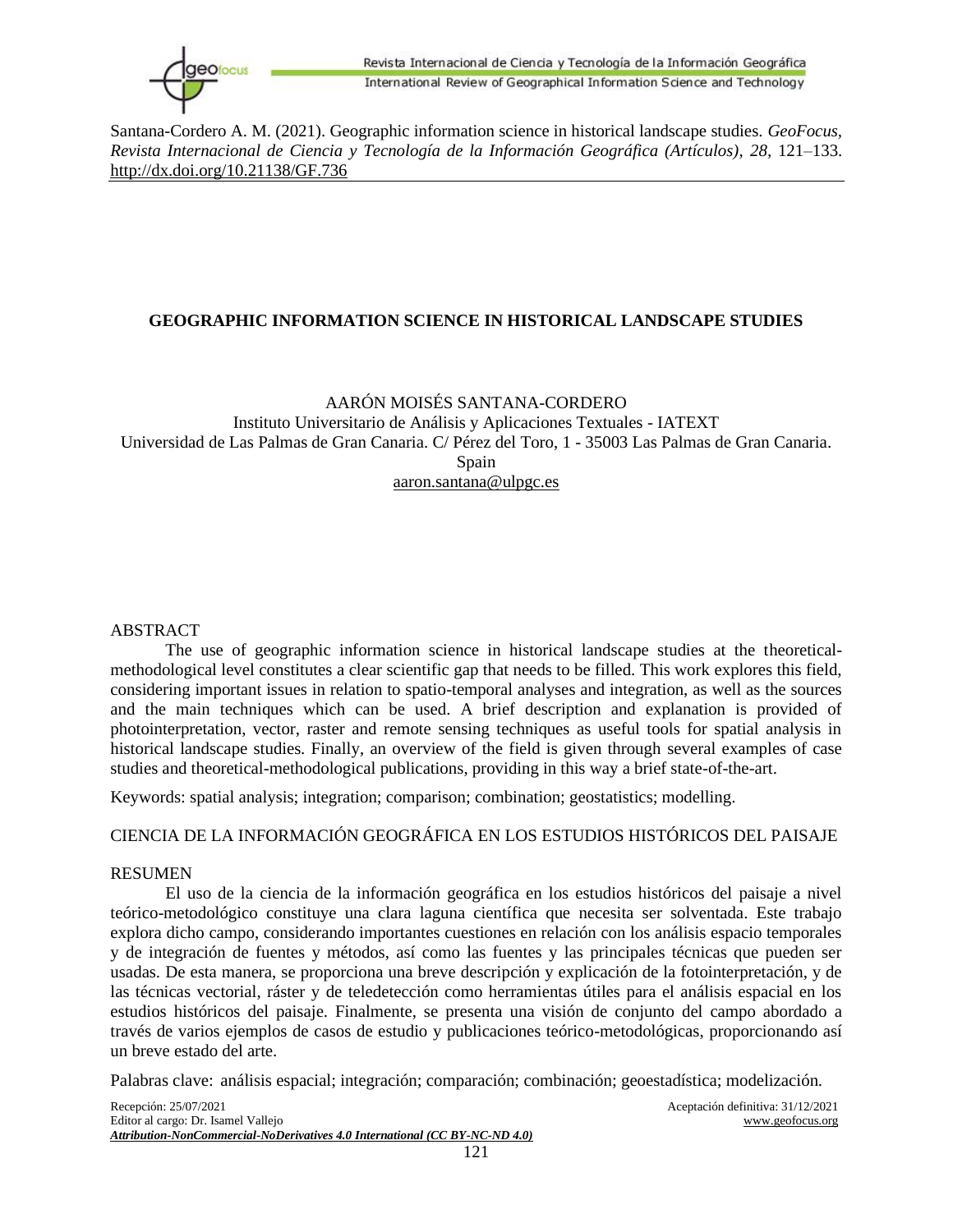

## **1. Introduction**

Historical landscape studies clearly need further development in terms of methodological foundations in order to provide researchers with the means for accuracy and objectivity in the way the historical sources are analyzed, which are often difficult to interpret and/or correlate to results from other source types. In this respect, the combination of methodological contributions of fields related to historical landscape studies is a key question. In other words, researchers interested in historical landscape studies should take into account methodologies employed in related fields.

The above is demonstrable since spatial analysis has received little attention in the field of historical landscape studies, with just a very few case studies applying it. Likewise, there is a clear absence of theoretical and methodological perspectives on this topic. A quick query on SCOPUS returned a striking result, with only 40 documents found and all published in the last 20 years. The author key words used in the search were "spatial analys\*" and "historic\*", with documents limited to the areas of social sciences, environmental science, arts and humanities, earth and planetary sciences and agricultural and biological sciences (Scopus 2021). In light of this finding, the objective of this paper is to explore spatial analysis methods and their application and integration in the wide field of historical landscape studies.

The main disciplines considered to be related with historical landscape studies are landscape ecology, land change/systems science, landscape research, historical ecology, landscape history, historical geography and environmental history (Gautreau 2010; Hughes 2006; Kienast *et al.* 2007; McLeman *et al.* 2010). The first three in particular have made important contributions to spatial analysis. In landscape ecology, the concept of landscape patterns is based on the spatial dimension, with the area, perimeter and shape of land plots playing an essential role in their calculation and interpretation (Farina 2006; Gustafson 1998). Moreover, the integration or consideration of history in this discipline guarantees the incorporation of the temporal dimension (Tappeiner *et al.* 2020). Land change science is largely based on analyses of land use and land cover change. There has been considerable progress made in this discipline in parallel with advances in earth-observation technologies and a number of methodological-related challenges have been identified (Rindfuss *et al.* 2004; Turner *et al.* 2007). For its part, landscape research is importantly supported by photointerpretation and remote sensing techniques in their analyses (Zimmermann *et al.* 2007). It should be noted that all three disciplines also undertake landscape monitoring on the basis of spatial data, for which frequency or temporal resolution are crucial features.

A fundamental element in all the aforementioned disciplines is the concept of land change, along with the incorporation of different aspects of the changes that take place and the study of landscape trajectories and evolutions. According to Antrop (1998), the following questions arise about this concept: (1) change of what? (variable); (2) what is the frequency of change? (rate); (3) what is the magnitude of change? (size); and (4) what reference time frame is used? (study period).

An obvious link, and very related concept to the topic tackled by this work is the Historical geographic information systems (HGIS), that have become essential tools in historical landscape studies to introduce the temporal component and help answer these four questions. There are at least three key points that explain the importance of HGIS. The first concerns the integration in geographic information systems (GIS) of historical maps, which normally include information that cannot be found in other sources (Rumsey and Williams 2002). From a technical point of view, the need to create "a standardized process to assess map comparability in a systematic way", as stated by Loran *et al.* (2018), should be highlighted.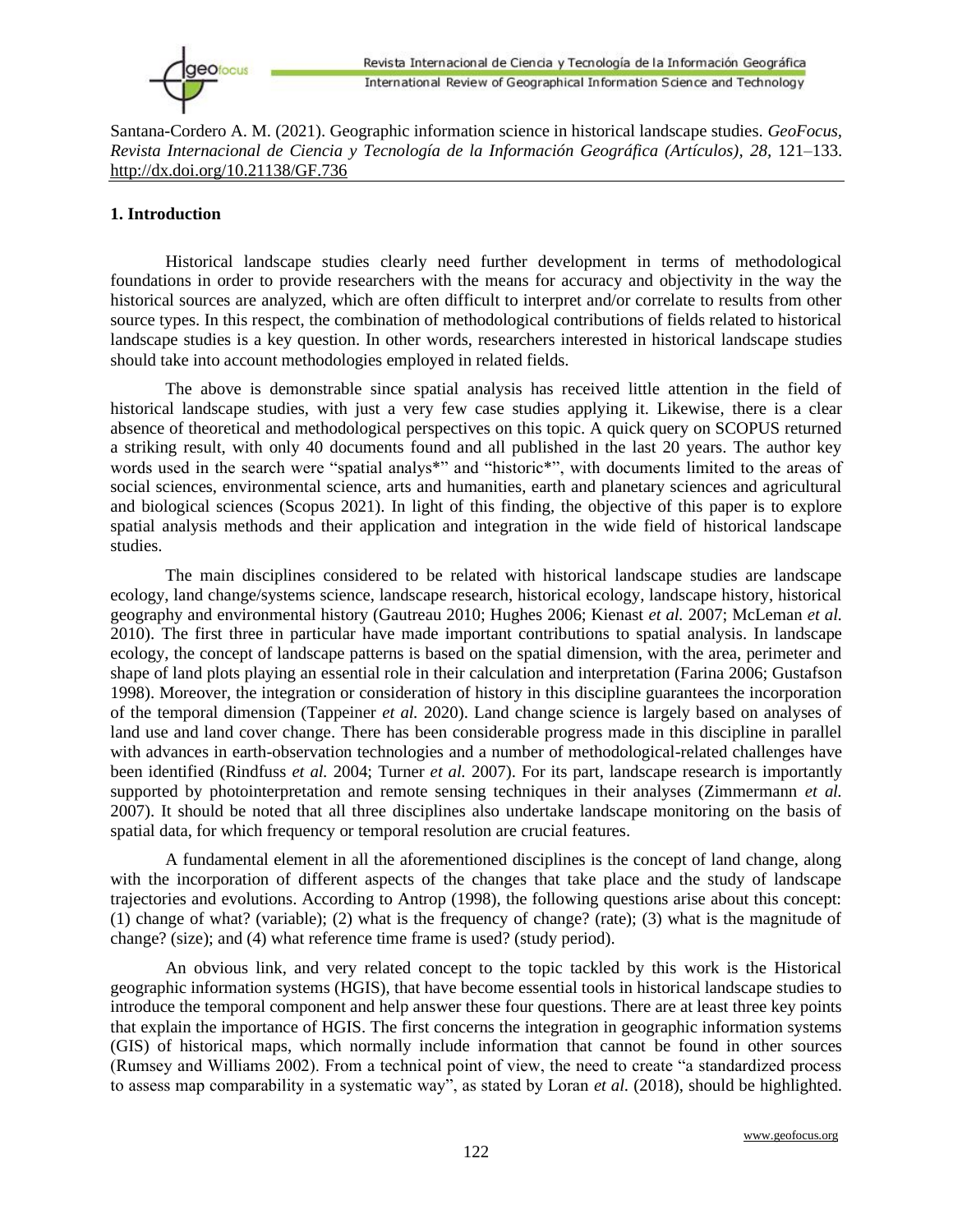When dealing with hand-drawn maps from the past that are proportional to today's maps (i.e., proportional to reality), tasks that entail the georeferencing, measuring and registering of data and its integration with other geographical information can be performed in a GIS. Fuchs *et al.* (2015) explored the potential of using old maps and encyclopedias in the reconstruction of historic changes in European land cover/use. The results obtained can be added to the documentary evidence normally used in this type of study. The second key point is public (non-academic) involvement in HGIS (Lafreniere *et al.* 2019), allowing the transfer of knowledge from society to science through citizen participation in data collection tasks (Southall and Lafreniere 2019). Although volunteered geographic information has not yet been fully integrated in HGIS, perhaps because it is a relatively recent phenomenon (Budhathoki *et al.* 2008; Panek and Netek 2019), the broad public, and not only researchers, are becoming increasingly interested in spatio-temporal analyses (Andrienko *et al.* 2010). This is evidenced by the options available on various online geospatial platforms (e.g., Google Earth). Also important, as highlighted by Singleton and Arribas-Bel (2019), is the link between the fields of geography and data science, particularly with respect to socalled "big data" and the feedback that is generated in which volunteering plays an important role. Likewise, the field of history benefits from the spatial knowledge and contributions of the public. The third key point is that the implementation of an HGIS platform requires a significant amount of resources in terms of both time and money (Lafreniere *et al.* 2019). For example, the development and construction of a large geodatabase (a core feature of HGIS) is economically and temporally viable only in specific contexts, such as within a well-funded research project (Szabó *et al.* 2018).

### **2. Central issues for spatio-temporal analyses**

Spatio-temporal analyses are essentially based on the: (1) comparison; (2) combination; and (3) generation of new data. All these procedures provide datasets that represent the changes that have taken place through new vector or raster layers and values.

### 2.1. Comparison

Comparisons involve the overlaying of historic maps and/or images (aerial photos and satellite imagery) of the same site in different years. They allow the extraction of data from the differences that exist between the documents being compared, and the registration and quantification of the changes (i.e., the different classes) of a given variable (e.g., land cover, land use, vegetation patches) in a landscape. Measuring them and calculating their differences and rates of change are basic operations, but with highly informative results. The results are not only presented spatially but also numerically, although always associated with the spatial dimension (e.g., GIS layer of plot area). For example, land cover layers of two or more years of the same area can be used to calculate the specific area, in each year, for all the classes present. Subsequently, a simple statistical treatment of the data will provide the area per land cover class in those years, as well as the quantified changes between them. In addition, with the magnitude and time component we can determine the rates of change of the studied variable. Another powerful resource is the transition matrix. This indicates all the change possibilities among the different classes (Xu *et al.* 2020), i.e., changes of class a to class b, class c and class d; changes of class b to class a, class c, and class d, and so on.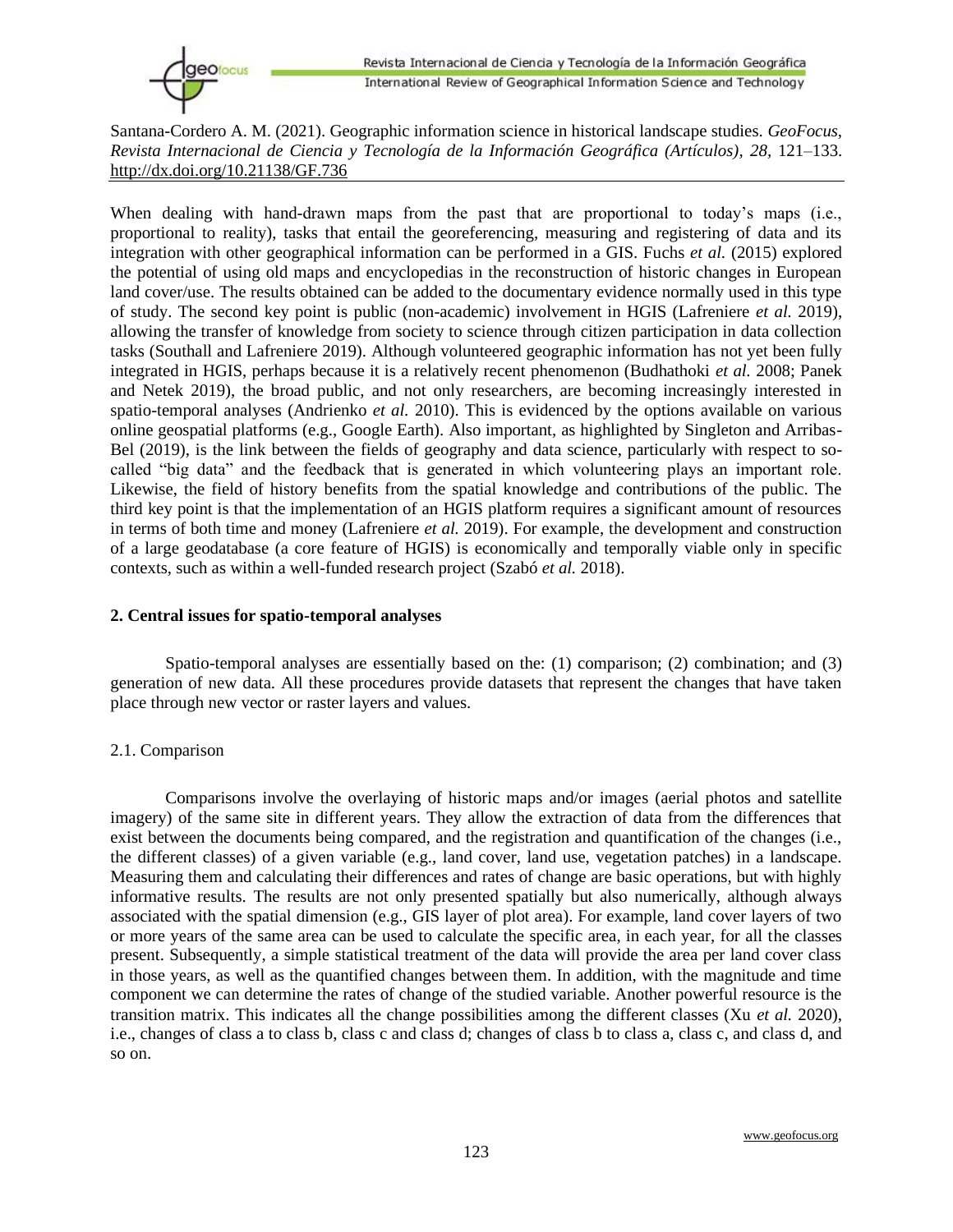

### 2.2. Combination

Combinations involve the use of two or more layers to perform spatial operations that are based on arithmetic or algebraic operations (i.e., map algebra in raster format). In this way, the location of each land change can be obtained – defined by boundaries in vector format – or their exact position in space – in raster format – along time. Environmental trajectories based on different classes of the chosen variable can thus be established.

### 2.3. Generation of new data

New data can be generated through geo-statistics and modelling. These techniques allow several interesting research possibilities in relation to how the land used to be in the past. For example, data can be generated for a given year through statistical inference (past projection), and landscape modelling can be undertaken on the basis of ancient elements that remain on the land (e.g., heritage elements) for obtaining a complete surface with its values. The reconstruction of an environmental or human variable (e.g., rainfall or land use) with a series of data in a given timeframe is based on a statistical treatment of the data in terms of correlations (Kriesche *et al.* 2020). That is, inferences can be established in spatiotemporal terms. Historic trends and patterns can be used to help reconstruct landscapes beyond our own time frame. Even ancient cultural landscapes of premodern societies can be known with the aid of archaeological and/or paleo-environmental data (Kempf 2020). Geo-statistics allows new data to be obtained, while modelling can provide the depiction of an entire area from the spatially defined data of a given variable through interpolation.

### **3. Integration issues**

Spatial data can differ in type (map, aerial photography, satellite imagery), nature (historical written data, pictures), time frame (archaeological or prehistorical, historical and current times) and/or thematic classification (e.g., Corine Land Cover (CLC) or Land Use Data Analysis (LUDA) (Riitters *et al.* 1995)). The different integrations that may be required are explained below (Fig. 1):

Temporal integration (horizontal integration; Fig. 1-a): the combination of sources that cover different historical periods. The need to construct long timelines with data of interest has led some authors to propose the integration of paleobiology, archaeology and history (Rick and Lockwood, 2013), or ecology and history (Hayashida, 2005). Sources such as archaeological data, historical maps and aerial photographs can be integrated in a GIS, enabling spatio-temporal analyses. This type of integration seeks to enlarge the timeframe of the study (e.g., Santana-Cordero *et al.* 2014). In this manner, the establishment of trends and trajectories of landscape changes over the course of various centuries and even millennia is feasible. Although such long-term analyses are not common in historical landscape studies (possibly in prehistoric landscape studies), they nevertheless constitute a theoretical issue of interest.

Multi-type integration (vertical integration; Fig. 1-b): the integration of a number of documents with different types of spatial data (e.g., historical map, topographic cartography, aerial photo and satellite imagery), as carried out by Hese *et al*. (2020).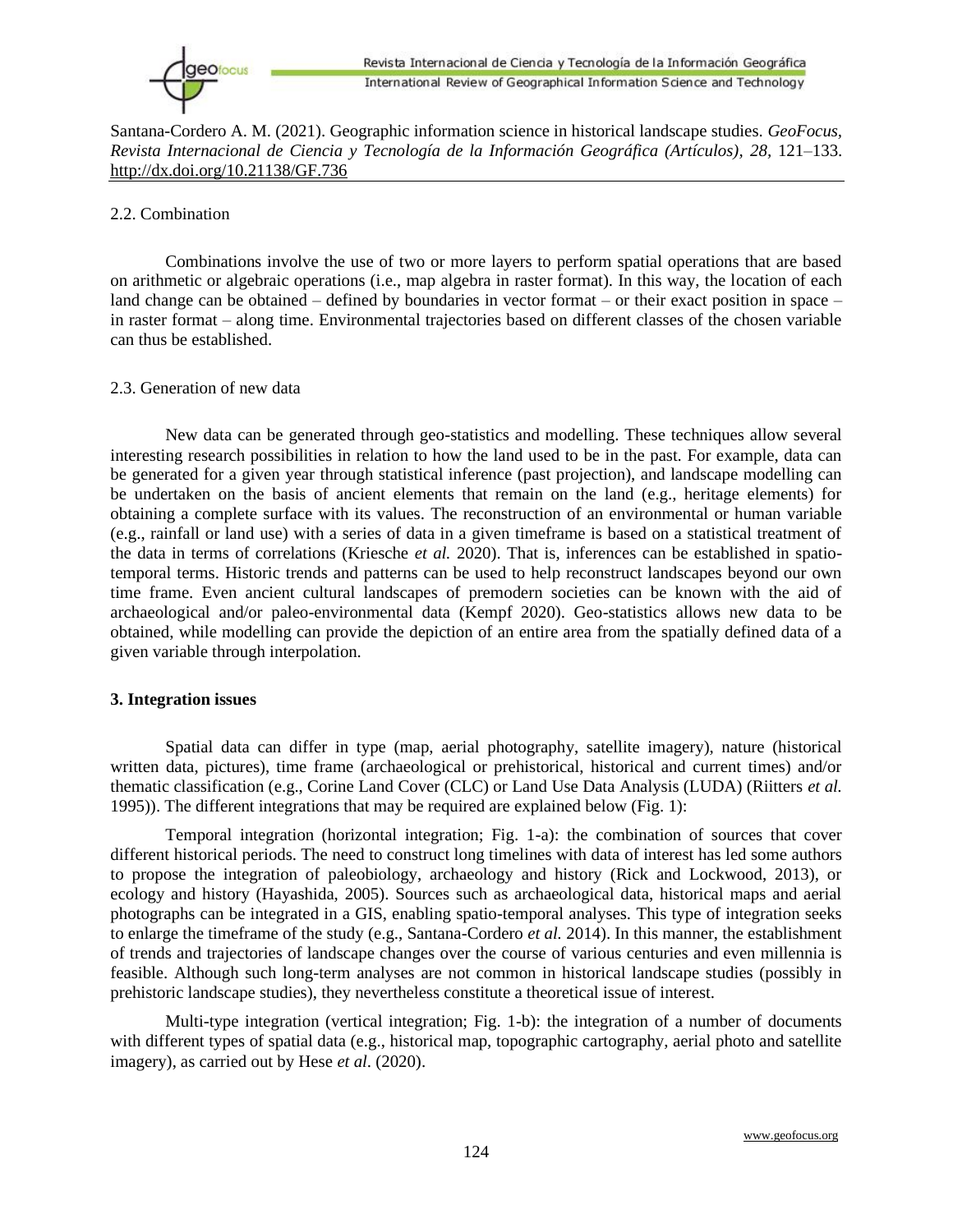

Multi-nature integration (Fig. 1-c): the integration of non-spatially-explicit information in a spatial framework. Historical written documents can contain descriptions about the location (even the coordinates) and characteristics of the land elements of interest, allowing the integration of archival sources or pictures into a map. Santana-Cordero *et al.* (2012, fig. 3), Trueman *et al.* (2013) and Santruckova *et al.* (2015) provide some examples.

Multi-thematic integration (Fig. 1-d): the procedure of equalizing the levels of the thematic content and spatial details of different sources (Petit and Lambin 2001), allowing application of the basics of a spatio-temporal analysis to them. In other words, it constitutes a way to harmonize or standardize the thematic data and the spatial resolution of two or more sources for an optimal thematic and spatial fit. One example is the procedure to adapt a LUDA dataset to CLC classes to facilitate the integration.



**Figure 1. Graphical representation of the different types of integration.**

## **4. The sources: cartography, aerial photography, digital geographic information and satellite imagery**

Cartographic documents, especially historic maps, are extremely valuable sources of information to know how the land was centuries back. Historic maps can be proportional to the land or not (i.e., proportional to current cartography or not). The former case is interesting, as it allows the overlaying of different georeferenced maps, the taking of measurements, and the digitization and subsequent analysis of land elements. In the latter case, measurements cannot be made but overlaying remains possible with other similar maps without real spatial proportions in order to extract thematic information about the element of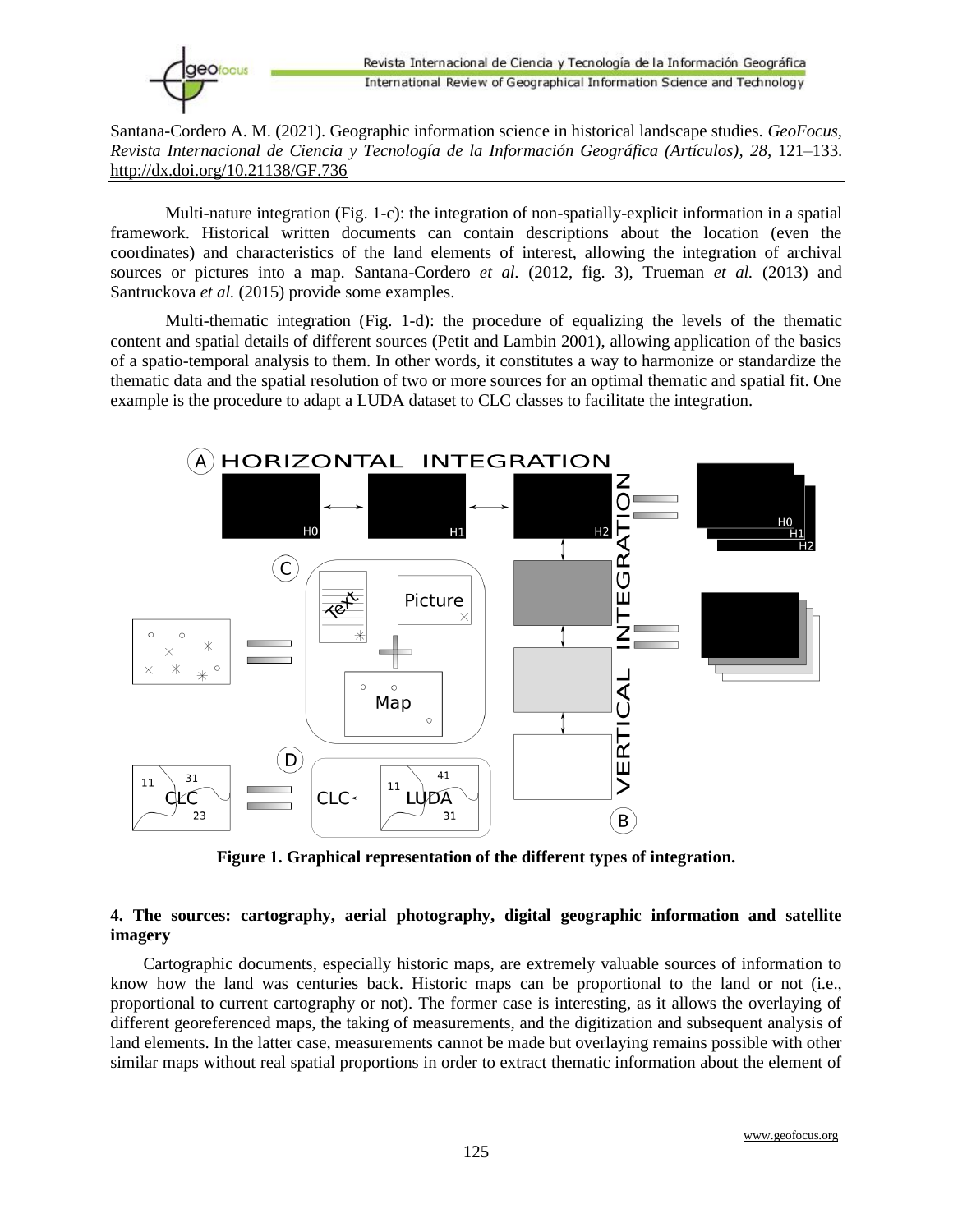

interest and make potential comparisons. However, such analyses are beyond the scope of this paper (for more information on these analyses see Santana-Cordero and Szabó 2019).

Aerial photography has become a very important (re)source for both land analysis and monitoring. The spatial and temporal extension and high accessibility of aerial photographs – Spatial Data Infrastructures (SDI) provide them, sometimes via a Web Map Service (WMS) – underline their importance. Indeed, modern cartography and digital geographic information are dependent on it, acting as a primordial source of information for land representation. The availability of aerial photography from as far back as the 1930s (for some places) to current times (Morgan *et al.* 2010) is extremely useful when undertaking diachronic studies that focus on and analyze one or more variables (e.g., land cover, land use and/or vegetation patches).

Digital geographic information comprises a set of digital GIS layers that provide data on different land characteristics. Such information is often created by researchers themselves and made available to others. This kind of information can be found on the Internet at different levels and scales: global, continental and national/regional. The information provided can contain many variables which can be spatially represented (including land cover, land use, soil type, vegetation patches, cadastral data, heritage elements, regional planning information, etc.), giving the researcher a significant input of data for analysis. The richness of such data also lies in its thematic dimension, above all with respect to the vector format in which each layer contains an attribute table that can have important information. In this regard, the raster format has its limitations, since a pixel generally represents just one value.

Satellite imagery is another important source of spatial information covering all the Earth with a high frequency and available in general terms from the 1970s onwards. It should be noted that the evolution of satellite platforms has improved the different resolutions of satellite imagery (spatial, spectral, radiometric). Furthermore, remote sensing (the treatment and analysis of satellite imagery) has its own issues and analytical procedures, highlighting the land classifications for diachronic analyzes.

Finally, it should be highlighted that SDIs are undoubtedly the best providers of spatial information sources. Collaborative cartography projects (e.g., OpenStreetMap), also accessible from a GIS, also constitute interesting platforms for spatial information advancement.

### **5. The main techniques**

### 5.1. Photointerpretation

Photointerpretation constitutes the classical analysis technique for cartographic documents in geography and related disciplines. In a broad sense, it consists in the discrimination and identification of different patches (e.g., land cover, vegetation, etc.) and/or land elements through a set of criteria based on the characteristics of the image for a given variable. Morgan *et al.* (2010) list these criteria as tone or color, size, shape, texture, pattern, shadow, and site and context. Although photointerpretation has traditionally been carried out with aerial photographs in paper format, while the task today is essentially the same the researcher normally works on a computer screen, through a viewfinder or a GIS. This has the major advantage of enabling the data or land elements of interest to be digitized in the form of vector layers, as well as allowing the addition of their attributes and the preparation of the data to carry out spatio-temporal analyses.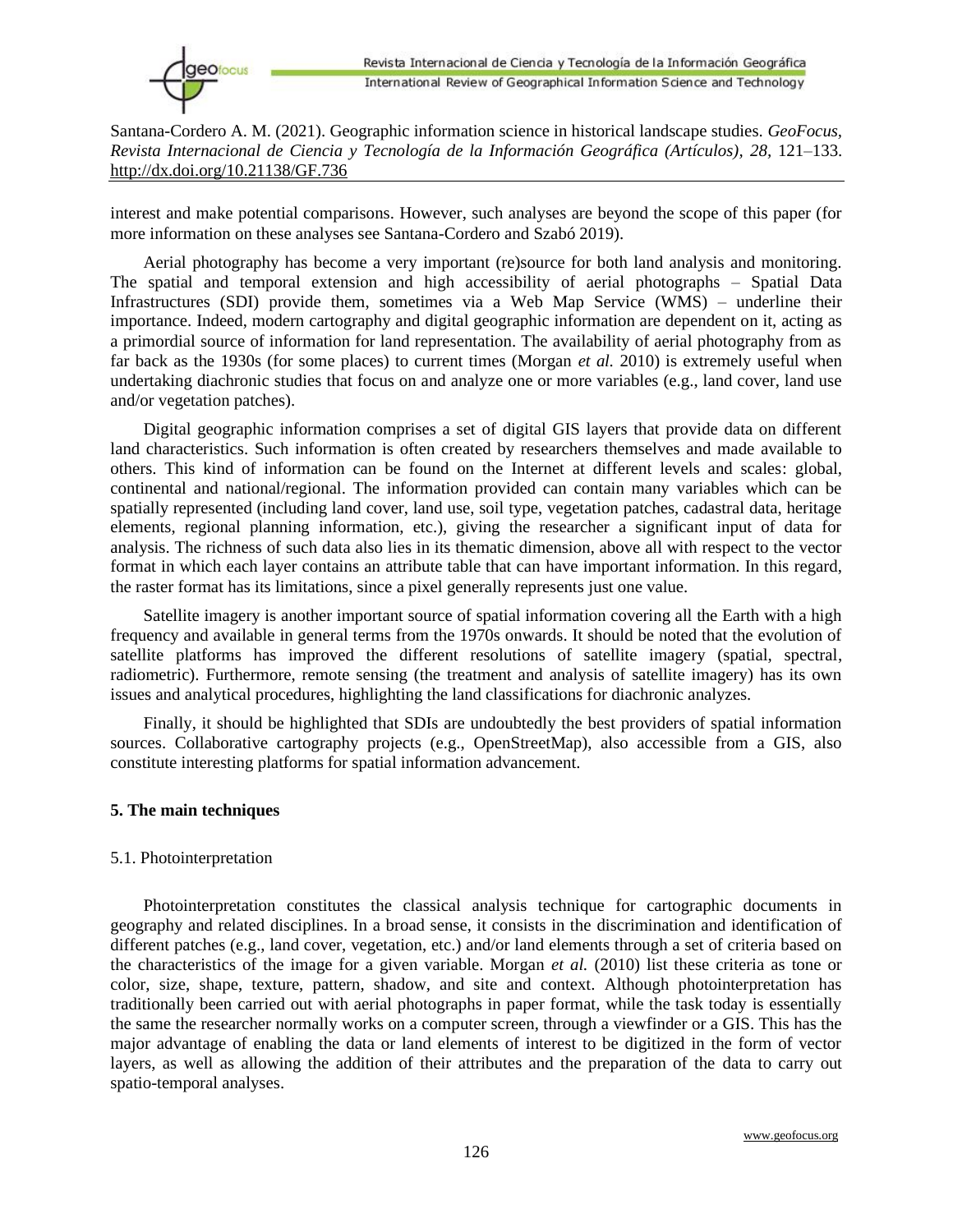

### 5.2. Vector analyses – intersection

An essential vector operation in historical landscape studies is the intersection, which allows comparisons to be undertaken. This operation involves the overlaying of two (or more) polygon layers, resulting in a new layer that contains all the polygons from the crossing of the former layers, and collecting the thematic data (fields of the attribute table) from them. "Vector intersection" is the procedure used to analyze landscape changes between two different dates, and is useful for the establishment of a transition matrix (Gerard *et al.* 2010; Xu *et al.* 2020). In such a matrix, it can be seen how the land cover of a particular landscape has changed, for example in terms of area and cover type, as well as the extension of an area that has changed to another land cover type. Using the second level of Corine Land Cover nomenclature by way of example, we can see how much area of one class (1.1) has gone to each of the other classes (1.2, 1.3, 1.4, 2.1, etc.) in two different years, and the same with the rest of the classes. It therefore allows a detailed exploration of all the changes and is useful for the establishment of landscape trends and trajectories based on land cover, land use or vegetation patches, landscape metrics, or other variables. In this way, change/persistence can be identified and measured in the resulting layer.

Also, the performing of landscape (ecology) metrics is proposed using vector data. These operations, which are normally done in raster format, use the number of grid pixels of each category to be calculated. This can be done by replacing the number of grid pixels of the total landscape and of each category (Turner *et al.* 2001) with the total area of the landscape and of each polygon, respectively. This practice opens up new possibilities for using vector data in an analysis typically performed with raster data.

5.3. Raster analyses – map algebra, geo-statistics and modelling

Raster data can be used to perform map algebra, geo-statistics and modelling through interpolation procedures.

Map algebra can be used, for instance, to count the number of times the pixels of a given area have changed through time. Since it is possible to detect if there has been a change or not through a simple vector intersection between two years for a given area, from here, rasterization on a binary raster (0 - no changes; 1 - change) and the summation of several binary rasters, gathering the 0-1 values referring to other dates, gives us a final raster with 2 or more values (i.e. 0 changes, 1 change, 2 changes, 3 changes, etc.) with which landscape dynamism can be measured. Moreover, from a diachronic perspective, land cover change "hotspots" can in this way be identified, measured and studied in detail.

Landscape metrics, as mentioned above, are normally calculated from raster data. Studying landscape metrics in different years for a given study area allows us to know the degree of the temporal change of complexity, connectivity and other ecological processes commonly studied in landscape ecology (Farina 2006). An overview of this topic can be consulted in Gustafson (1998). A practical and useful plugin for QGIS called LecoS (Landscape Ecology Statistics) is available that makes these tasks easier when performing landscape metrics calculations.

For its part, geo-statistics can be used to make past projections for a given variable based on correlations and inferences towards the past. In this way, it is possible to explore the values of the studied variables beyond the timeframe availability of data. A past scenario can be reconstructed to know the characteristics of a given old or ancient area, thereby providing an important input to understand the temporal evolution of a landscape or ecosystem.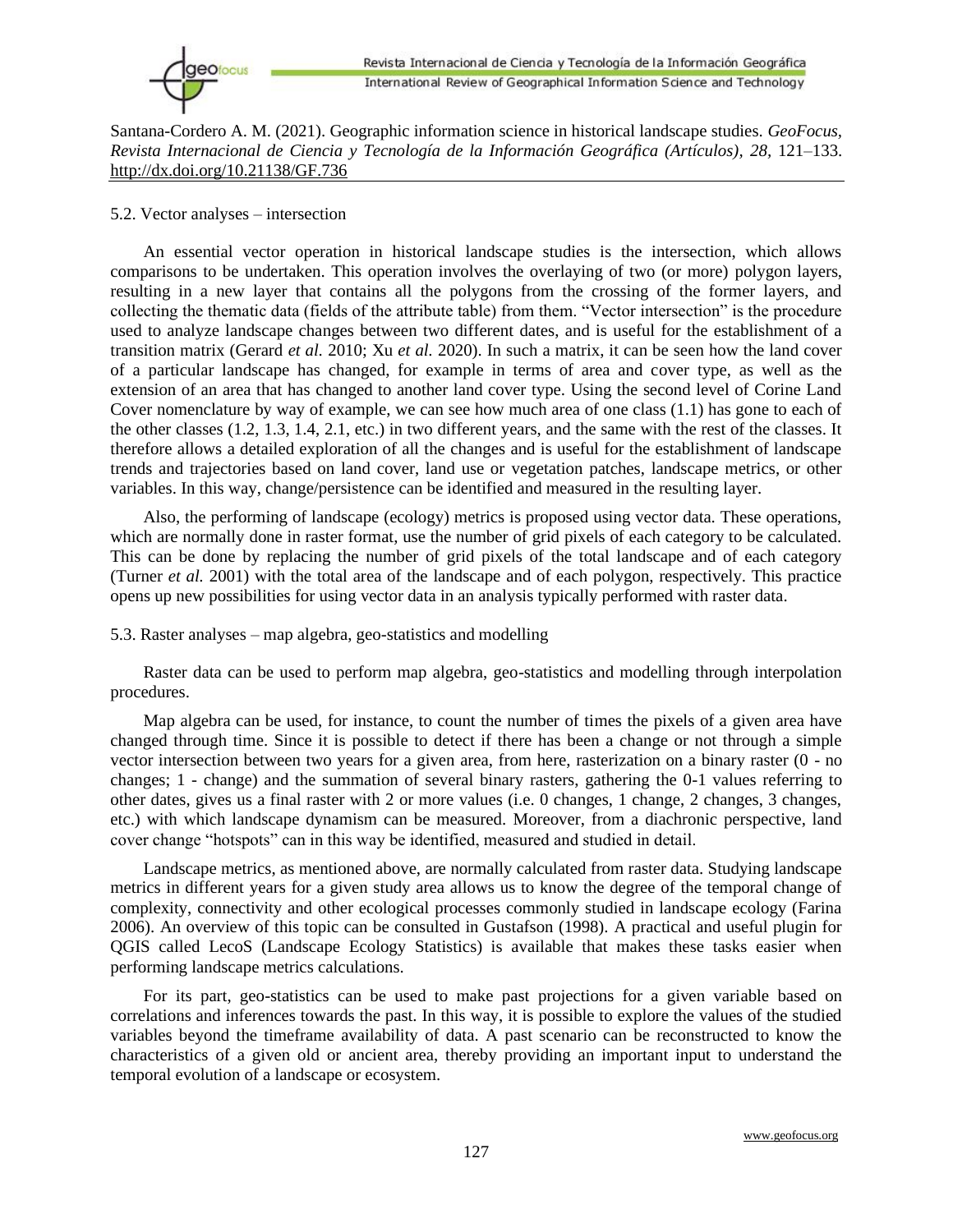

In the case of modelling, the existence on land of ancient structures or heritage elements which are normally associated with land use allow spatial reconstructions to be carried out through interpolation procedures, enabling the generation of a past scenario of a given variable. One interesting possibility is a map of intensities according to closeness/remoteness among the elements modelled (e.g., a map of land use intensity).

#### 5.4. Remote sensing analyses – classifications and indices

Remote sensing allows unsupervised and supervised classifications, among other types, to be made based on satellite imagery (Chuvieco 2019; Corbelle Rico and Crecente Maseda 2009). The comparison of the classification of a given area in two different years reveals the differences that exist between them. If the historical availability and resolution issues are known, it is possible to determine the suitability of these sources for the study area and period.

The study of a biophysical variable (e.g., vegetation status) offers the opportunity to uncover information for large areas about a specific topic which would not be possible by other means. By way of example, a researcher can determine the extent of the health of a forest through the NDVI (normalized differential vegetation index) and the spatio-temporal changes in this variable through the years, as well as examine any correlations between it and other known natural or human variables.

#### **6. Outlook: case studies applying geographic information science in historical landscape studies**

Although geographic information science (GISc) has not yet been fully integrated in historical landscape studies, some examples can be found in the literature that apply it in several forms. Some theoretical-methodological publications also shed light on GIS-based spatio-temporal analyses (Plumejeaud *et al.* 2011; Van de Weghe *et al.* 2014), although their development is beyond the scope of this work. In addition, Svenningsen *et al.* (2021) give some important insights into working with historical maps where context plays an essential role in the land use/cover categories. This can complicate direct comparisons with modern maps as multi-thematic integrations are required. For their part, Van de Weghe *et al.* (2014) proposed a continuous spatio-temporal model aimed at integrating both dimensions at multiple resolutions. Another interesting contribution is that of Levin *et al.* (2020) who explored an automated production for readable spatial datasets to detect land categories using Danish topographical maps from the late 1800s. Groom *et al.* (2021) developed a similar process to automatically digitize sand dunes from historic maps of northern Jutland (Denmark).

Using photointerpretation, Gautreau (2010) examined 251 land-survey charts for the period 1833- 1860 that were georeferenced and integrated into a GIS. The aim was to explore the spatial distribution of different forest types and reconsider the dynamics of woody vegetation in the last two centuries in Uruguay. Shrubland descriptions taken from the written accounts of travelers/explorers were compared with current satellite-based maps of vegetation (from 2003), in this way practicing a form of multi-nature integration (see section "Integration issues"). Frajer *et al.* (2020) registered about 1,000 historical ponds currently integrated in the urban fabric of 43 cities in the Bohemia region of the Czech Republic, where many of them have been converted into other land covers or simply disappeared. Matasov *et al.* (2019) studied land use/cover change in the period 1770-2010 using historical maps, statistics and satellite imagery in Russia. Through modelling, McLeman *et al.* (2010) generated GIS-based precipitation and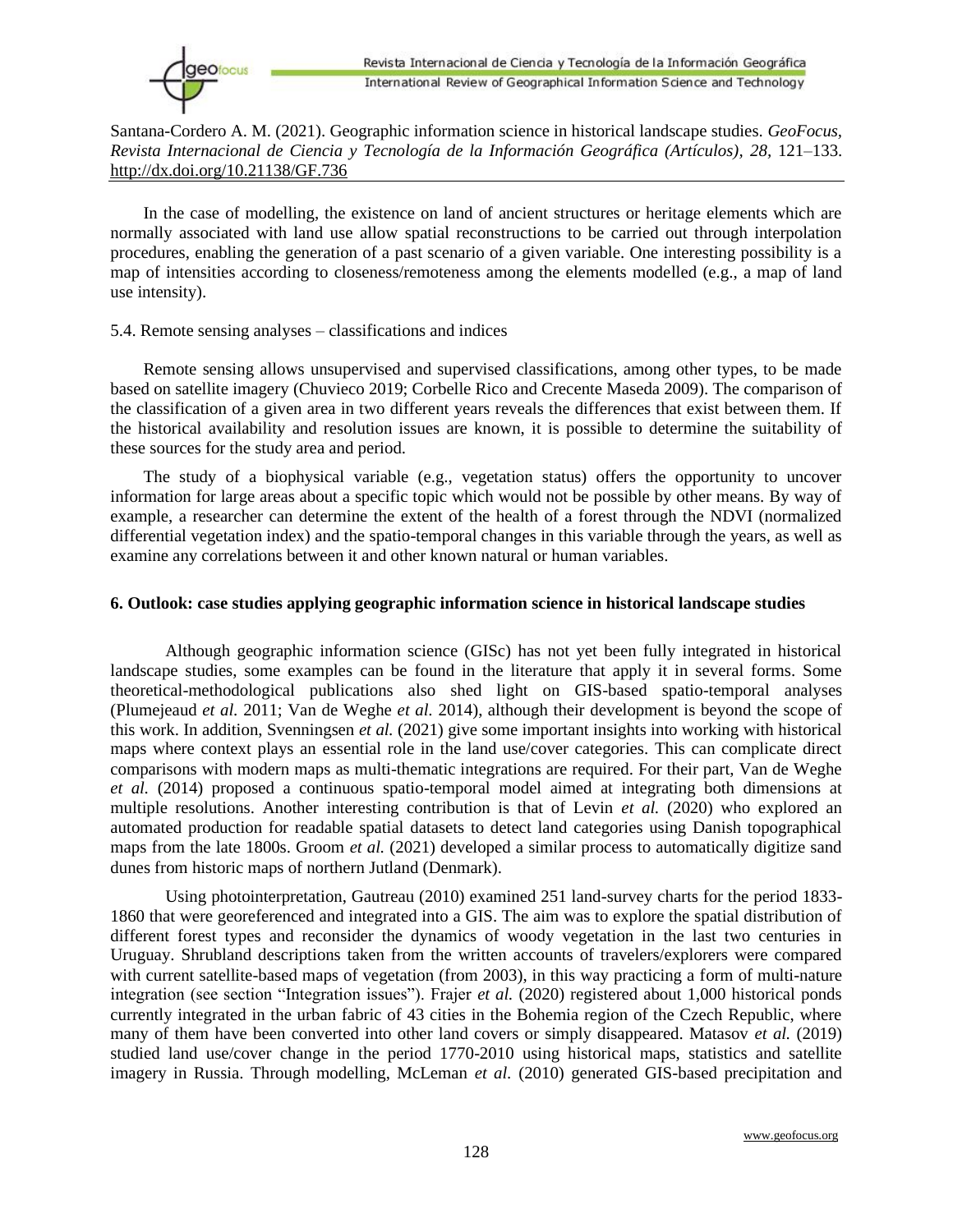temperature models throughout their study area (Canada) from data series from the period 1901-2000. The aim was to identify the likelihood of drought conditions and combine the results with census data "to identify potential spatial associations between climatic conditions and population change". Kempf (2021) carried out a similar study on land cover change and desertification processes in northern China and Mongolia through multi-nature integration. Likewise, Krebs *et al.* (2012) created models to reconstruct the eco-cultural niche of giant chestnut trees in Switzerland strongly supported by statistical analyses of 65 environmental and cultural predictors. Domaas (2007) explored ancient tilled field patterns in Western Norway on the basis of 4 GIS layers: quaternary geology, distance from the hamlet, slope and folded aspect. A comparison was then made using these layers, which were overlaid to obtain a map with 4 categories, with 1 indicating the highest quality soil and therefore likely to be tilled. Through a LiDAR (lexicalized acronym for Light Detection And Ranging) analysis, Johnson and Ouimet (2021) calculated land use intensity in northeastern USA using data on relict charcoal hearths and stone walls as variables, obtaining the density over a km<sup>2</sup> gridded layer. The variables used were also linked to widespread deforestation in the region. Ryavec (2001) designed a method to study changes in cultivated lands between 1830 and 1990 in central Tibet. The author used a Tibetan land decree (1830) and compared its data with current patterns.

As for landscape monitoring, Kienast *et al.* (2019) briefly described the program established in Norway in which GIS-based analyses of aerial photographs and other data are employed, and highlighted the significant positive correlations between social preferences and certain basic landscape metrics (number of land types, number of patches and land type diversity). For their part, Bayissa *et al.* (2019) created a model of drought derived from indicators obtained through satellite imagery in order to manage and monitor crops in Ethiopia.

### **7. Concluding remarks**

Basic background, important concepts on spatio-temporal analysis, sources, the main techniques, and examples of the application of them in the scientific literature have been provided, with a thematic thread based on spatio-temporal analysis dimension in order to make a methodological contribution to the wide field of historical landscape studies.

This work has been based on the scant scientific literature available with the intention of providing an initial approximation to the integration of GISc in historical landscape studies. The main contribution of this study is the definition of the most important issues in spatio-temporal analyses and data integration. In this way, a general introduction to the topic is presented which can be developed and/or complemented with new contributions in the near future.

# **References**

Andrienko, G., Andrienko, N., Demsar, U., Dransch, D., Dykes, J., Fabrikant S. I., Jern, M., Kraak, M. J., Schumann, H., Tominski, C. (2010). Space, time and visual analytics. *International Journal of Geographical Information Science*, 24(10), 1577-1600. https://dx.doi.org/10.1080/13658816.2010.508043

Antrop, M. (1998). Landscape change: Plan or chaos?. *Landscape and Urban Planning,* 41, 155-161.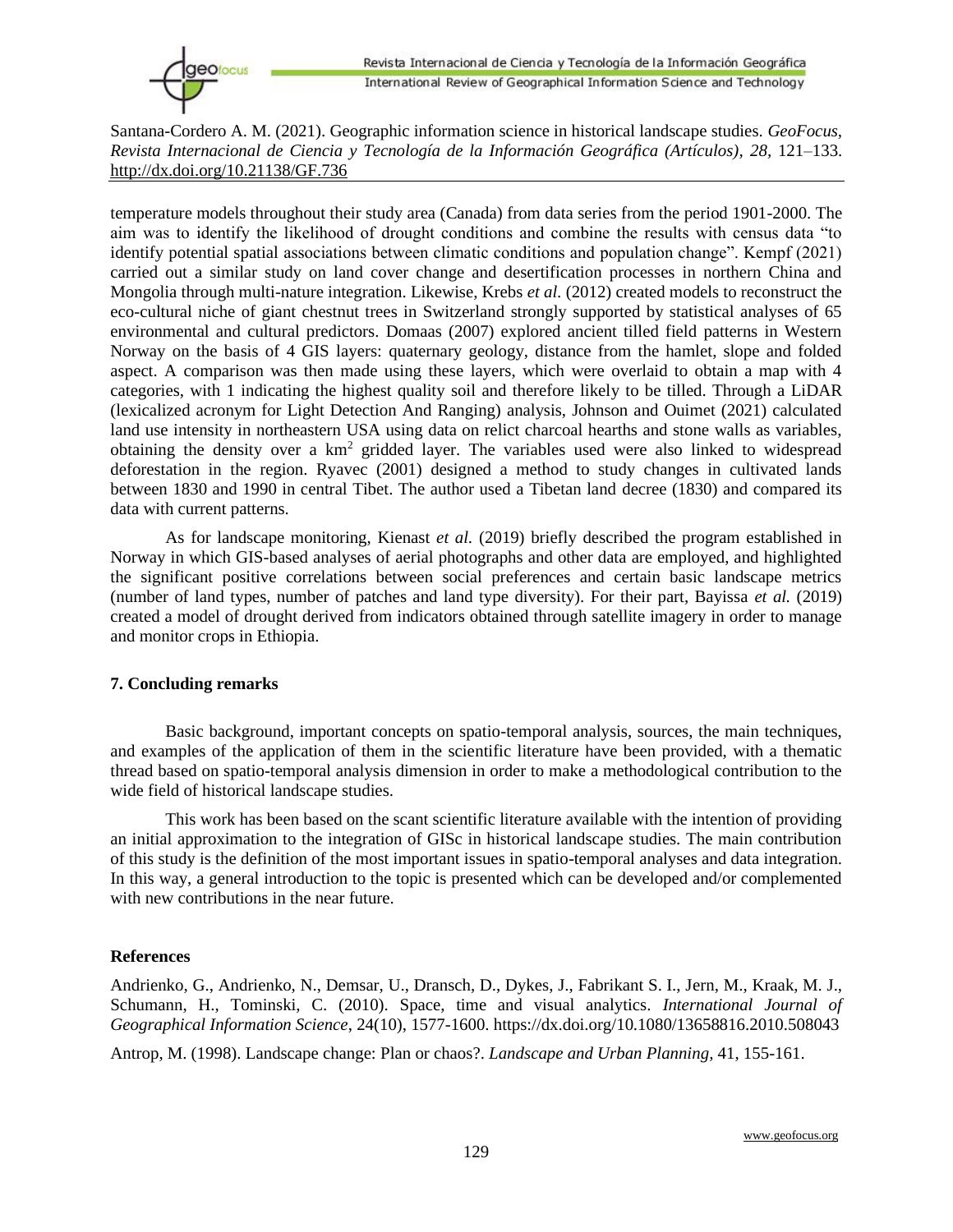

Bayissa, Y. A., Tadesse, T., Svoboda, M., Wardlow, B., Poulsen, C., Swigart, J., Van Andel, S. J. (2019). Developing a satellite-based combined drought indicator to monitor agricultural drought: a case study for Ethiopia. *GIScience & Remote Sensing,* 56(5), 718-748. https://dx.doi.org/10.1080/15481603.2018.1552508

Budhathoki, N. J., Bruce, B., Nedovic-Budic, Z. (2008). Reconceptualizing the role of the user of spatial data infrastructure. *GeoJournal*, 72, 149-160. https://dx.doi.org/10.1007/s10708-008-9189-x

Corbelle Rico E., Crecente Maseda, R. (2009). Métodos para la clasificación automática de fotografías aéreas históricas en blanco y negro. *GeoFocus*, 9, 270-289.

Chuvieco, E. (2019). *Teledetección ambiental: la observación de la Tierra desde el Espacio*. Digital Reasons.

Domaas, S. T. (2007). The reconstruction of past patterns of tilled fields from historical cadastral maps using GIS. *Landscape Research*, 32(1), 23-43. https://dx.doi.org/10.1080/01426390601097511

Farina, A. (2006). *Principles and Methods in Landscape Ecology: Towards a Science of Landscape*. The Netherlands, Springer.

Frajer, J., Pavelková, R., Létal, A., Kopp, J. (2020). Relics and transformation of former ponds in the urban environment of the historical region of Bohemia (Czech Republic). *Journal of Maps* in press. https://dx.doi.org/10.1080/17445647.2020.1819900

Fuchs, R., Verburg, P. H., Clevers, J. G. P. W., Herold, M.. (2015). The potential of old maps and encyclopaedias for reconstructing historic European land cover/use change. *Applied Geography*, 59, 43- 55. https://dx.doi.org/10.1016/j.apgeog.2015.02.013

Gautreau, P. (2010). Rethinking the dynamics of woody vegetation in Uruguayan campos, 1800–2000. *Journal of Historical Geography*, 36(2), 194-204. https://dx.doi.org/10.1016/j.jhg.2009.06.016

Gerard, F., Petit, S., Smith, G., Thomson, A., Brown, N., Manchester, S., Wadsworth, R. *et al.* (2010). Land cover change in Europe between 1950 and 2000 determined employing aerial photography. *Progress in Physical Geography*, 34(2), 183-205. https://dx.doi.org/10.1177/0309133309360141

Groom, G., Levin, G., Svenningsen, S., Perner, M.L. (2021). Dune sand – object based image analysis for vectorization of a dotted signature in Danish late 1800s maps, in Tsorlini, A., Boutoura, C. (Ed.): *Annual Conference Digital Approaches to Cartographic Heritage – Proceedings*. Greece, pp. 207-216.

Gustafson, E. J. (1998). Quantifying landscape spatial pattern: what is the state of the art? *Ecosystems*, 1, 143-156.

Hayashida, F. M. (2005). Archaeology, ecological history, and conservation. *Annual Review of Anthropology*, 34, 43–65. https://dx.doi.org/10.1146/annurev.anthro.34.081804.120515

Hese, S., Kurepina, N., Walde, I., Tsimbalei Y. M., Plutalova T. G. (2020). Earth observation and mapbased land-use change analysis in the Kulunda steppe since the 1950s, in Frühauf, M., Guggenberger, G., Meinel, T, Theesfeld I, Lentz S (Ed.): *KULUNDA: Climate Smart Agriculture*. Switzerland, Springer, pp. 119-141.

Hughes, D. J. (2006). *What is environmental history?*. Cambridge, Polity Press.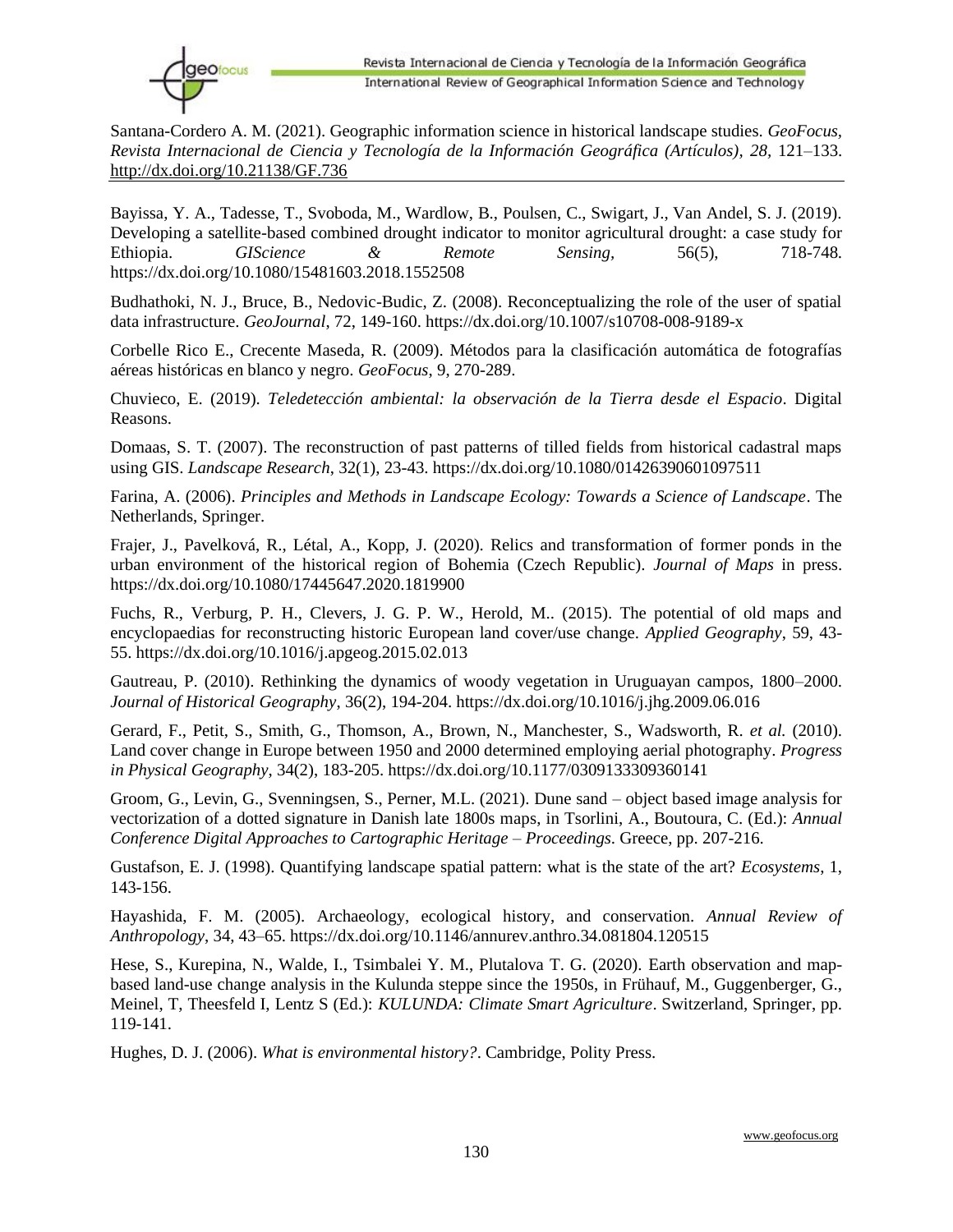

Johnson, K. M., Ouimet, W. B. (2021). Reconstructing Historical Forest Cover and Land Use Dynamics in the Northeastern United States Using Geospatial Analysis and Airborne LiDAR. *Annals of the American Association of Geographers* in press. https://dx.doi.org/10.1080/24694452.2020.1856640

Kempf, M. (2020). Fables of the past: landscape (re-)constructions and the bias in the data. *Documenta Praehistorica*, 47, 476-492. https://dx.doi.org/10.4312/dp.47.27

Kempf, M. (2021). Monitoring land cover change and desertification processes in northern China and Mongolia using historical written sources and vegetation indices. *Climate of the Past* in press. https://dx.doi.org/10.5194/cp-2021-5

Kienast, F., Wildi, O., Ghosh, S. (2007). Change and transformation: a synthesis, in Kienast, F., Wildi, O., Ghosh, S. (Ed.) *A Changing World: Challenges for Landscape Research*. The Netherlands, Springer, pp. 1-4.

Kienast, F., Wartmann,F., Zaugg, A., Hunziker, M. (2019). A review of integrated approaches for landscape monitoring. Report, Council of Europe.

Krebs, P., Koutsias, N, Conedera, M. (2012). Modelling the eco-cultural niche of giant chestnut trees: new insights into land use history in southern Switzerland through distribution analysis of a living heritage. *Journal of Historical Geography*, 38, 372-386. https://dx.doi.org/10.1016/j.jhg.2012.01.018

Kriesche, B., Chaput, M. A., Kulik, R., Gajewski, K., Schmidt, V. (2020). Estimation of Spatio-Temporal Correlations of Prehistoric Population and Vegetation in North America. *Geographical Analysis*, 52, 371- 393. https://dx.doi.org/10.1111/gean.12214

Lafreniere, D., Weidner, L., Trepal, D., Scarlett, S. F., Arnold, J., Pastel, R., Williams, R. (2019). Public participatory historical GIS. *Historical Methods*, 52(3), 132-149. https://dx.doi.org/10.1080/01615440.2019.1567418

Levin, G., Groom, G. B., Svenningsen, S. R., Perner, M. L. (2020). Automated production of spatial datasets for land categories from historical maps, in *Method development and results for a pilot study of Danish late-1800s topographical maps*. Aarhus University, DCE – Danish Centre for Environment and Energy, 121 pp. Scientific Report No. 389 http://dce2.au.dk/pub/SR389.pdf

Loran, C., Haegi, S., Ginzler, C. (2018). Comparing historical and contemporary maps – a methodological framework for a cartographic map comparison applied to Swiss maps. *International Journal of Geographical Information Science*, 32(11), 2123-2139. https://dx.doi.org/10.1080/13658816.2018.1482553

Matasov, V., Prishchepov, A. V., Jepsen, M. R., Müller, D. (2019). Spatial determinants and underlying drivers of land-use transitions in European Russia from 1770 to 2010. *Journal of Land Use Science* 14 (4- 6): 362-377. https://dx.doi.org/10.1080/1747423X.2019.1709224

Matteucci, S. D., Scheinsohn, V. (2004). Procesamiento de imágenes, SIG y modelos ecológicos aplicados a la arqueología. *GeoFocus*, 4, 93-109.

McLeman, R., Herold, S., Reljic, Z., Sawada, M., McKenney, D. (2010). GIS-based modeling of drought and historical population change on the Canadian prairies. *Journal of Historical Geography*, 36(1), 43–56. https://dx.doi.org/10.1016/j.jhg.2009.04.003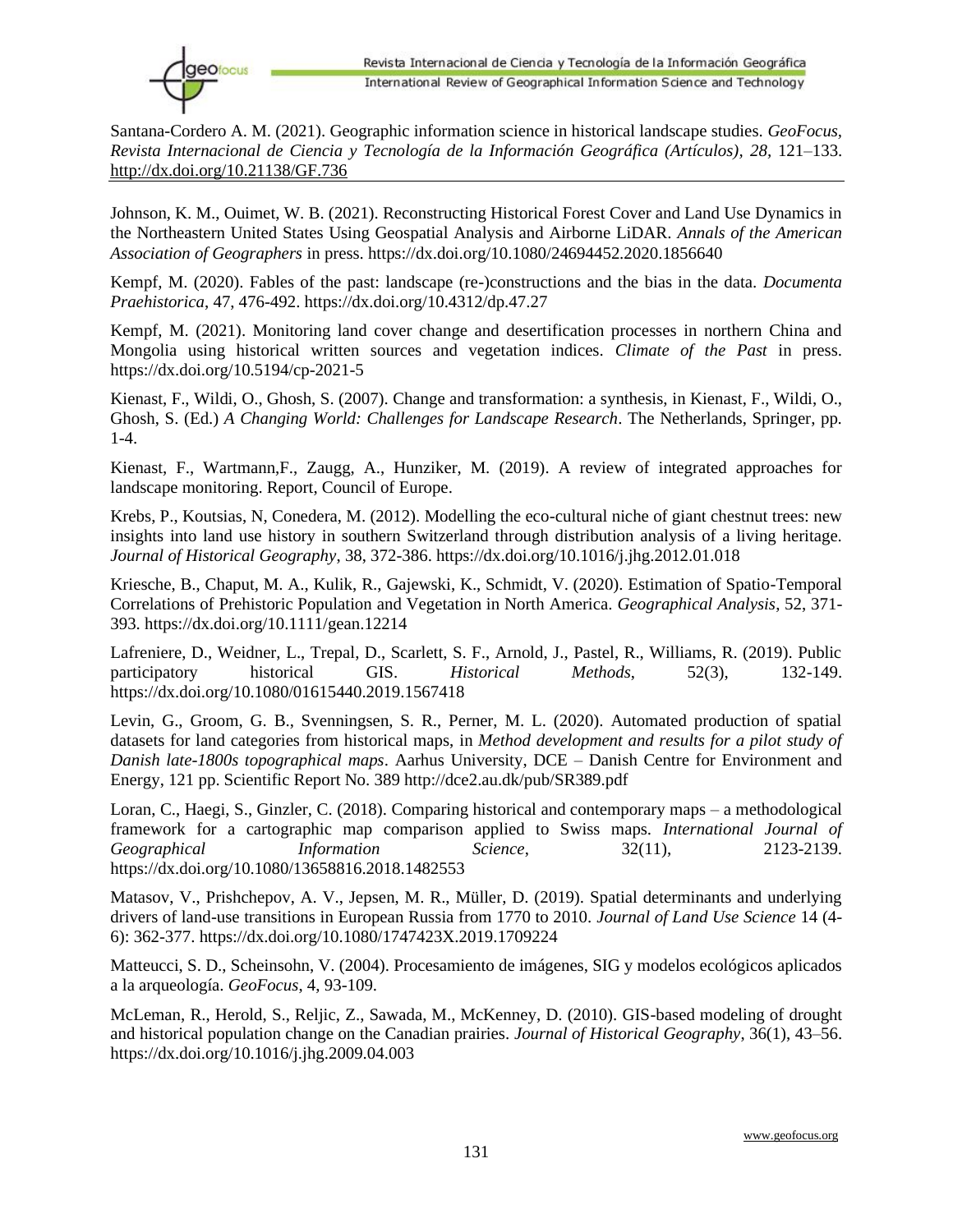Morgan, J. L., Gergel, S. E., Coops, N. C. (2010). Aerial photography: a rapidly evolving tool for ecological management. *Bioscience*, 60(1), 47-59. https://dx.doi.org/10.1525/bio.2010.60.1.9

Olaya, V. (2020). *Sistemas de Información Geográfica*. Published on the Internet under a Creative Commons license.

Panek, J., Netek, R. (2019). Collaborative Mapping and Digital Participation: A Tool for Local Empowerment in Developing Countries. *Information*, 10, 255. https://dx.doi.org/10.3390/info10080255

Petit, C. C., Lambin, E. F. (2001). Integration of multi-source remote sensing data for land cover change detection. *International Journal of Geographical Information Science*, 15(8), 785- 803. https://dx.doi.org/10.1080/13658810110074483

Plumejeaud, C., Mathian, H., Gensel, J., Grasland, C. (2011). Spatio-temporal analysis of territorial changes from a multi-scale perspective. *International Journal of Geographical Information Science*, 25(10), 1597-1612. https://dx.doi.org/10.1080/13658816.2010.534658

Rick, T. C., Lockwood, R. (2013). Integrating paleobiology, archeology, and history to inform biological conservation. *Conservation Biology*, 27(1), 45-54. https://dx.doi.org/10.1111/j.1523-1739.2012.01920.x

Riitters, K. H., O'Neill, R. V., Hunsaker, C. T., Wickham, J. D., Yankee, D. H., Timmins, S. P., Jones, K. B., Jackson, B. L. (1995). A factor analysis of landscape pattern and structure metrics. *Landscape Ecology*, 10(1), 23-39.

Rindfuss, R.R., Walsh, S. T., Turner II, B. L., Fox, J., Mishra, V. (2004). Developing a science of land change: challenges and methodological issues. *Proceedings of the National Academy of Sciences of the United States of America*, 101(39), 13976-13981. https://dx.doi.org/10.1073/pnas.0401545101

Rumsey, D., Williams, M. (2002). Historical maps in GIS, in Knowles, A. K. (Ed.): *Past time, past place: GIS for History*. Redlands (USA), ESRI Press, pp. 1-18.

Ryavec, K. E. (2001). Land use/cover change in central Tibet, c. 1830–1990: devising a GIS methodology to study a historical Tibetan land decree. *The Geographical Journal*, 167(4), 342-357.

Santana-Cordero, A. M., Monteiro-Quintana, M. L., Hernández-Calvento, L. (2012). Reconstrucción histórica de los usos del suelo en el desaparecido sistema de dunas de Guanarteme (Gran Canaria, Islas Canarias), clave para entender su dinámica espacio-temporal, in Barragán Muñoz, J. M., Verón, E., García Sanabria, J., García Onetti, J., Chica Ruiz, J. A. (Ed.): *I Congreso Iberoamericano de Gestión Integrada de Áreas Litorales*. Cádiz (España), Universidad de Cádiz, pp. 854-862.

Santana-Cordero, A.M., Monteiro-Quintana, M. L., Hernández-Calvento, L. (2014). Reconstructing the environmental conditions of extinct coastal dune systems using historical sources: the case of the Guanarteme dune field (Canary Islands, Spain). *Journal of Coastal Conservation*, 18, 323-337. https://dx.doi.org/10.1007/s11852-014-0320-5

Santana-Cordero, A. M., Szabó, P. (2019). Exploring qualitative methods of historical ecology and their links with qualitative research. *International Journal of Qualitative Methods*, 18, 1-11. https://dx.doi.org/10.1177/1609406919872112

Santrucková, M., Dostálek, J., Demková, K. (2015). Assessing long-term spatial changes of natural habitats using old maps and archival sources: a case study from Central Europe. *Biodiversity and Conservation*, 24, 1899-1916. https://dx.doi.org/10.1007/s10531-015-0912-x